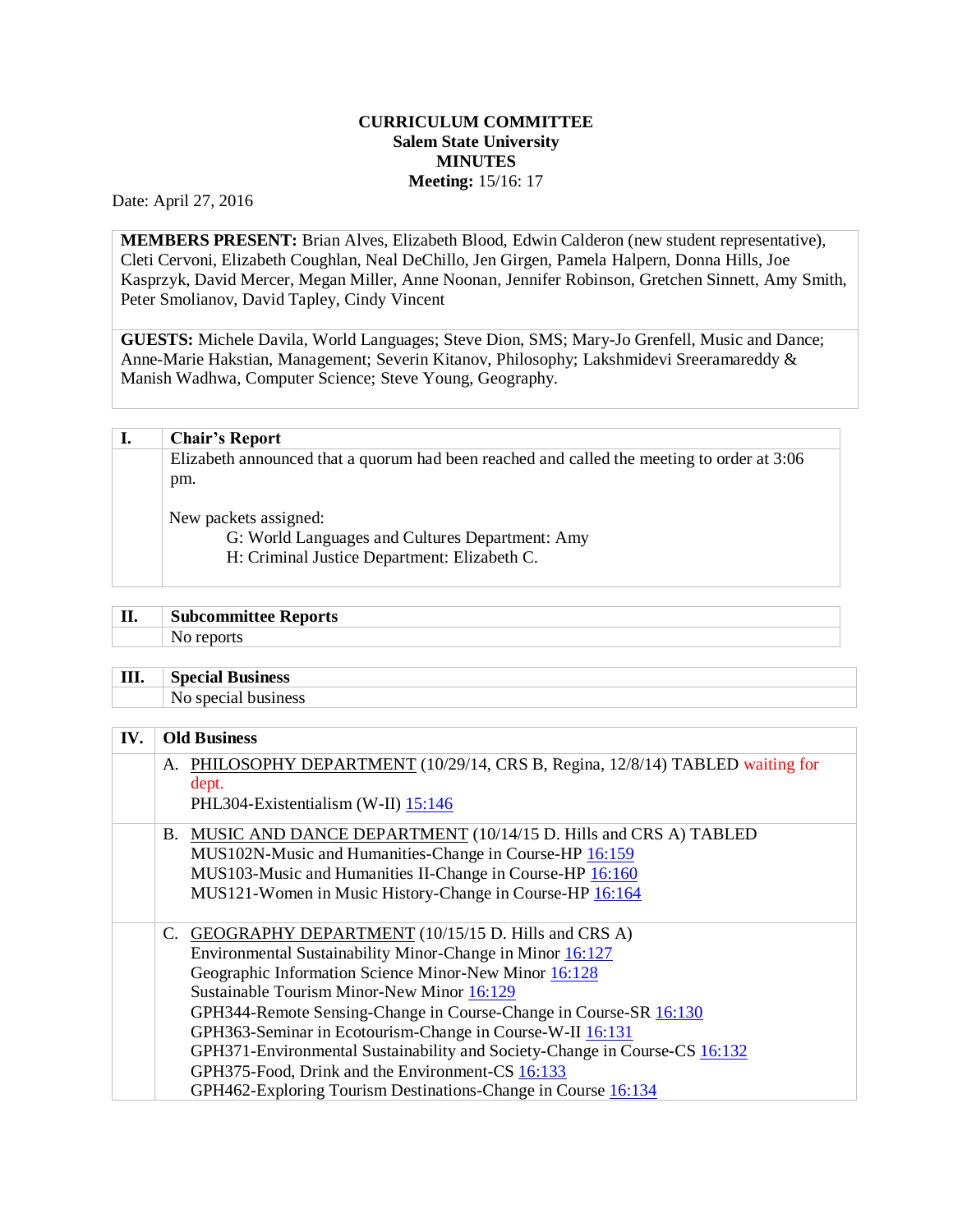|    | GPH464-Tourism Planning and Development-Change in Course 16:135<br>BS-Geography-Travel and Tourism Concentration-Change in Flowsheet 16:136<br>GPH180-Saving the World-Social Justice in an Era of Climate Change-CS 16:137                                                                                                                                                                                                                                                                                                                                                                                                                                                                          |
|----|------------------------------------------------------------------------------------------------------------------------------------------------------------------------------------------------------------------------------------------------------------------------------------------------------------------------------------------------------------------------------------------------------------------------------------------------------------------------------------------------------------------------------------------------------------------------------------------------------------------------------------------------------------------------------------------------------|
|    | Donna made a motion to accept the packets; Neal seconded. She explained that questions<br>about the review process for the SR and W-II proposals kept the entire packet from moving<br>forward when it first came before the full committee (16:130 $\&$ 16:131). The department<br>subsequently made many changes to the W-II proposal in consultation with the W-II sub-<br>committee, including Tanya Rodrigue (16:131). Megan pointed out that the course changes the<br>department is requesting will take place Spring 2017 and flow sheet changes will take effect<br>Fall 2017. Megan also pointed out that current students may shift to the new flow sheets when<br>they become effective. |
|    | Megan asked about overlap between the Cartography minor and the proposed Geographic<br>Information Science minor (16:128). Steve Young explained that students have been<br>requesting the latter, which represents newer technologies. For the new Sustainable Tourism<br>Minor (16:129), Megan pointed out that if the department wishes to allow students to double<br>dip for the major and minor, the department will need to introduce language authorizing the<br>double dipping and how many credits will be allowed. This can happen after the minor is<br>approved by the committee.                                                                                                       |
|    | The department is also putting several courses forward for CS certification and changing the<br>number of several courses to better reflect their level within the department curriculum. They<br>are also introducing a new course, Saving the World-Social Justice in an Era of Climate<br>Change, for which they're seeking CS certification (16:137). For 16:136, the department needs<br>to submit the previous and proposed flow sheets, as well as a degree map. Megan made a<br>motion to table 16:136 in the meantime, Amy seconded. Unanimously approved. Approved<br>with one abstention, with 16:136 tabled.                                                                             |
|    | Steve Young expressed concern about the pace of approval for the packets.                                                                                                                                                                                                                                                                                                                                                                                                                                                                                                                                                                                                                            |
|    | D. CRIMINAL JUSTICE DEPARTMENT (3/10/16, G. Sinnett and CRS C)<br>CRJ365-Women and the Criminal Justice System-Change in Course 16:239                                                                                                                                                                                                                                                                                                                                                                                                                                                                                                                                                               |
|    | Gretchen made a motion to accept the packet; Brian seconded. Jennifer Robinson represented<br>the Criminal Justice Department. The department is changing the name of their Women and the<br>Criminal Justice System course to Gender and the Criminal Justice system to reflect social<br>changes related to diverse genders and sexuality, and they are also changing the course<br>description accordingly. Unanimously approved.                                                                                                                                                                                                                                                                 |
| Е. | SPORT AND MOVEMENT SCIENCE DEPARTMENT (2/29/16 & 3/1/16, J. Girgen and<br>CRS C)<br>Second Major in SMS with a Concentration in Physical Education Teacher Education-New                                                                                                                                                                                                                                                                                                                                                                                                                                                                                                                             |
|    | Flowsheet 16:224<br>SMS185-Basic Scuba-Change in Course 16:225                                                                                                                                                                                                                                                                                                                                                                                                                                                                                                                                                                                                                                       |
|    | Jen made a motion to accept the packets; Amy seconded. The department is introducing a<br>second major for students seeking physical education teacher certification. Megan pointed out<br>that this is only a second major, not a stand alone major. Megan asked if Education had sent a<br>letter of support. Cleti verbally expressed Education's approval. Elizabeth asked if it needed a                                                                                                                                                                                                                                                                                                        |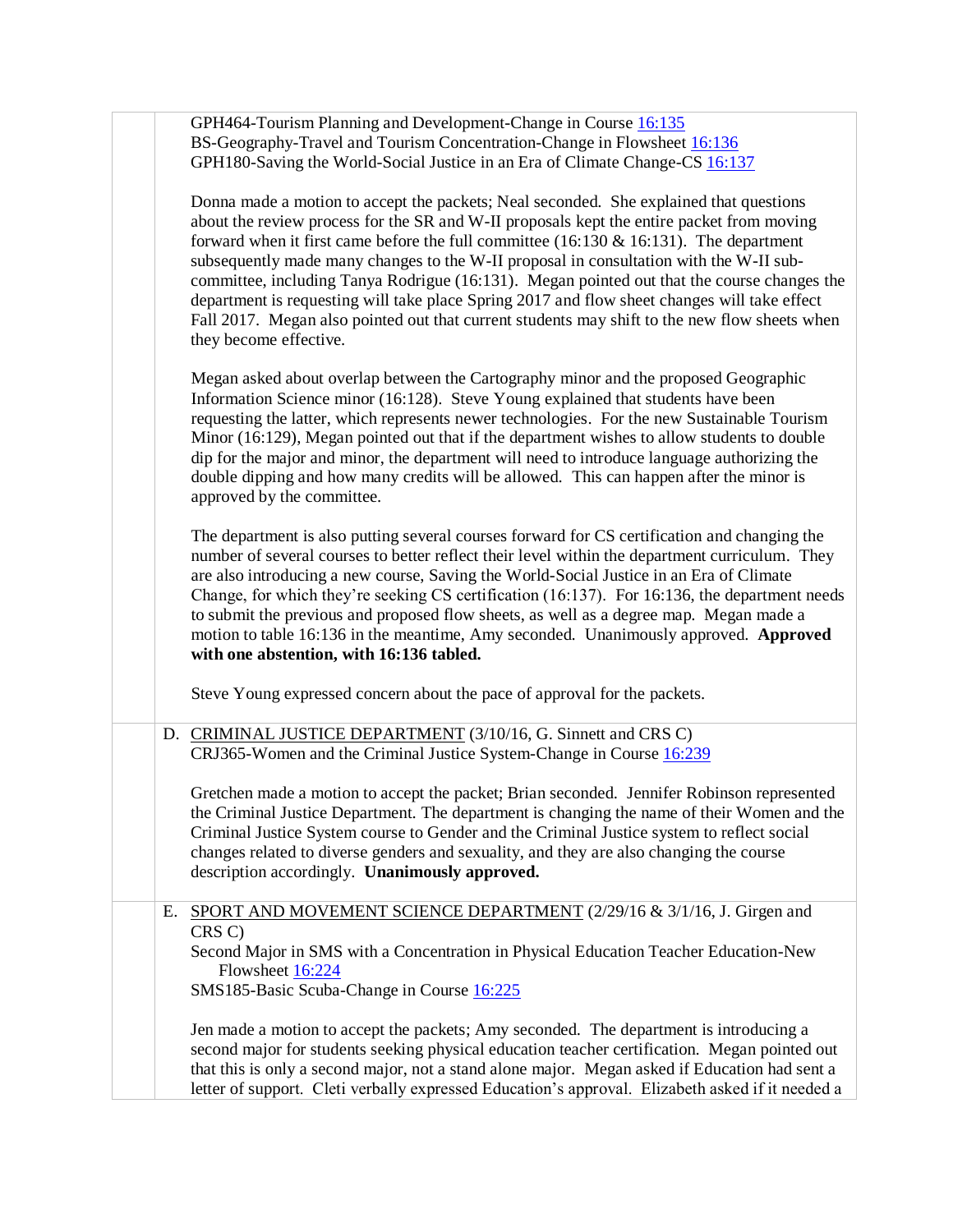|    | curriculum map. Megan responded that it doesn't since it is not a full curriculum program and<br>thus could not be fully mapped.                                                                                                                                                                                                                                                                                                                                                                                                                                                                                                                                                                                                                                                                                                                                                                                                                                                                                                                                                                                                         |
|----|------------------------------------------------------------------------------------------------------------------------------------------------------------------------------------------------------------------------------------------------------------------------------------------------------------------------------------------------------------------------------------------------------------------------------------------------------------------------------------------------------------------------------------------------------------------------------------------------------------------------------------------------------------------------------------------------------------------------------------------------------------------------------------------------------------------------------------------------------------------------------------------------------------------------------------------------------------------------------------------------------------------------------------------------------------------------------------------------------------------------------------------|
|    | The department is also requesting a change in credit hours from 1 to 3 for Basic Scuba to better<br>reflect the work required. Megan asked for clarification on the contact hours. Steve Dion<br>explained that it is 2 hours in the classroom and 2 in the pool each week, plus weekend dives.<br>Megan suggested that the department submit it to Academic Affairs. Steve Dion feels that this<br>is not necessary as there is precedent. <b>Unanimously approved.</b>                                                                                                                                                                                                                                                                                                                                                                                                                                                                                                                                                                                                                                                                 |
| F. | <b>COMPUTER SCIENCE DEPARTMENT</b> (3/1/16, C. Vincent and CRS B)<br>ITE340-Human Computer Interaction-New Course 16:228<br>ITE350-IT System Integration, Administration, and Management-New Course 16:229                                                                                                                                                                                                                                                                                                                                                                                                                                                                                                                                                                                                                                                                                                                                                                                                                                                                                                                               |
|    | Cindy made a motion to accept the packets; Neal seconded. The department is proposing two<br>new courses. For 16:229, Megan pointed out that the School of Business has had concerns in<br>the past with courses outside of business having management in the title. Unanimously<br>approved.                                                                                                                                                                                                                                                                                                                                                                                                                                                                                                                                                                                                                                                                                                                                                                                                                                            |
|    | G. WORLD LANGUAGES AND CULTURES DEPARTMENT (3/8/16, J. Kasprzyk and CRS A)<br>German Studies Minor-New Minor 16:232<br>Chinese Studies Minor-Change in Minor 16:233<br>Arabic Studies Minor-Change in Minor 16:234<br>GER101-Elementary German I-Change in Course 16:235<br>GER102-Elementary German II-Change in Course 16:236<br>GER351-Advanced German Conversation-New Course 16:237<br>WLC400-Introduction to Teaching World Languages-New Course 16:238<br>Joe made a motion to accept the packets; Liz seconded. The department is introducing a new<br>German Studies minor, and changing the Chinese Studies and Arabic Studies minors to give<br>students greater choice. They are removing the phrase "typically offered only through the<br>Division of Continuing Education and Non-Traditional Programs" language from Elementary<br>German courses as the courses are now offered during the day. They are also introducing an<br>Advanced German Conversation course and an Introduction to Teaching World Languages<br>course. The latter will be offered in English for students majoring or minoring in any language. |
|    | Unanimously approved.<br>H. INTERDISCIPLINARY STUDIES DEPARTMENT (3/1/16, E. Blood and CRS E)<br>IDS287-Perspectives on Evil and the Holocaust-CS 16:226<br>Legal Studies Minor-Change in Minor 16:227                                                                                                                                                                                                                                                                                                                                                                                                                                                                                                                                                                                                                                                                                                                                                                                                                                                                                                                                   |
|    | Liz made a motion to accept the packets; Neal seconded. Severin Kitanov and Anne-Marie<br>Hakstian are representing the department. 16:226 was reviewed by the CS sub-committee. It<br>has pre-existing PGR certification. Severin explained that the course was originally designed<br>for the Certificate in Holocaust and Genocide studies. It is modeled on a graduate version of<br>the course and runs as a combined course. The department is also correcting errors on the<br>Legal Studies minor sheet, including missing courses. Unanimously approved.                                                                                                                                                                                                                                                                                                                                                                                                                                                                                                                                                                        |
| I. | SPORT AND MOVEMENT SCIENCE DEPARTMENT (11/18/15, A. Noonan and CRS D)<br>SMS199-Exploration of Unique Lifelong Fitness and Sport Practice-WC, PGR 16:183                                                                                                                                                                                                                                                                                                                                                                                                                                                                                                                                                                                                                                                                                                                                                                                                                                                                                                                                                                                 |